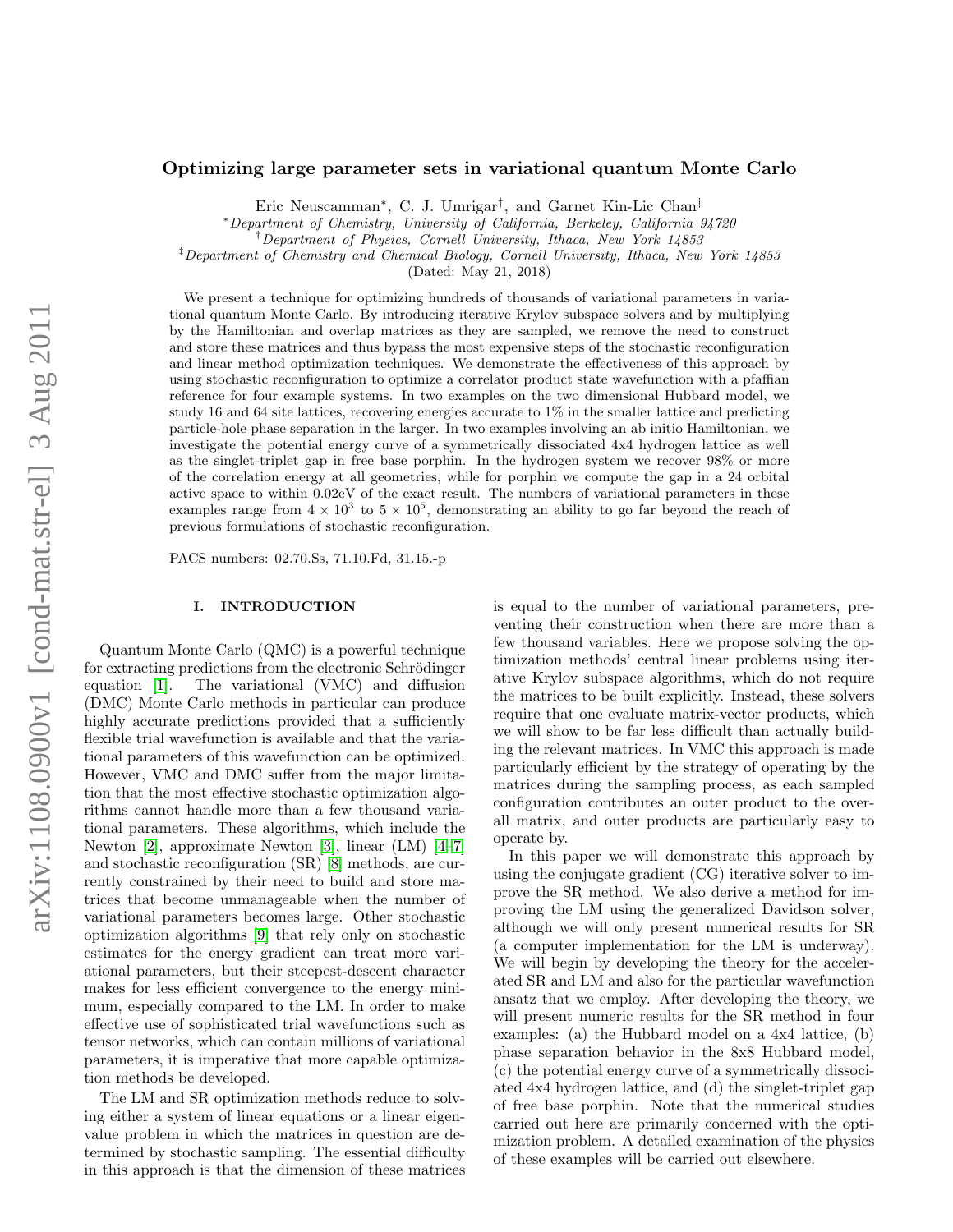# II. THEORY

## A. Accelerated Stochastic Reconfiguration

The SR method can be viewed as an approximate imaginary time evolution in a specially chosen subspace  $\Omega$  of the full Hilbert space. For a wavefunction  $|\Psi(\alpha_1, \alpha_2, \ldots)\rangle$  with variational parameters  $\alpha$ , this subspace is spanned by the wavefunction and its  $\alpha$ derivatives,

$$
\Omega = \text{span}\left(|\Psi^0\rangle, |\Psi^1\rangle, |\Psi^2\rangle, \dots\right),\tag{1}
$$

where  $|\Psi^0\rangle \equiv |\Psi\rangle$  and  $|\Psi^i\rangle \equiv \partial |\Psi\rangle / \partial \alpha_i$  for  $i > 0$ . The strategy of the SR method is to minimize the wavefunction's energy by repeatedly operating by  $T = 1 - \tau H$ (the imaginary time evolution operator  $e^{-\tau H}$  expanded to first order), where  $\tau$  is a small number and H is the Hamiltonian. After each application of  $T$ , the result is projected into  $\Omega$  to produce a new wavefunction of the form  $|\Psi'\rangle = \sum_i x_i |\Psi^i\rangle$ , in which the coefficients  $\boldsymbol{x}$  are given by

$$
\langle \Psi^i | (1 - \tau H) | \Psi \rangle = \sum_j \langle \Psi^i | \Psi^j \rangle x_j.
$$
 (2)

Finally, because  $\tau$  is small, the new wavefunction  $|\Psi'\rangle$  can be closely approximated by  $|\Psi(\alpha_1', \alpha_2', \ldots)\rangle$ , where  $\alpha_i' =$  $\alpha_i + x_i/x_0$ . To summarize, one solves the linear equation given in Eq. [\(2\)](#page-1-0) and updates  $\alpha$  accordingly, after which the subspace  $\Omega$  is redefined for the new wavefunction. This entire procedure is repeated until the energy of the wavefunction has converged.

Previously, the SR overlap matrix  $S_{ij} = \langle \Psi^i | \Psi^j \rangle$  was constructed explicitly. Here we will avoid building  $S$  entirely, relying instead on the CG algorithm to solve Eq. [\(2\)](#page-1-0). This method proceeds iteratively, using information gained from a series of matrix-vector multiplications to successively refine an approximation to the solution  $x$  in a space of orthonormal conjugate vectors. The iteration proceeds until an arbitrary accuracy is achieved and typically converges in a number of steps far smaller than the dimension of the matrix. To see the advantages of using CG, consider the following expressions showing how the overlap matrix was previously constructed through stochastic sampling,

$$
\frac{S_{ij}}{\langle\Psi|\Psi\rangle} = \sum_{n} \frac{|\Psi_n|^2}{\langle\Psi|\Psi\rangle} \left(\frac{\Psi_n^i}{\Psi_n}\right) \left(\frac{\Psi_n^j}{\Psi_n}\right),\tag{3}
$$

$$
|\Psi\rangle = \sum_{n} \Psi_{n} |n\rangle, \tag{4}
$$

$$
|\Psi^i\rangle = \sum_{\mathbf{n}} \Psi^i_{\mathbf{n}} |n\rangle. \tag{5}
$$

Here a resolution of the identity  $\sum_{n} |n\rangle\langle n|$  has been inserted, creating a summation over all possible system configurations  $|n\rangle$ . By multiplying and dividing by  $|\Psi_n|^2$ the summation has been formulated so that it can be evaluated stochastically by sampling from the distribu-



<span id="page-1-2"></span>FIG. 1: Relative energy errors for the CPS-Pfaffian ansatz on a periodic 4x4 Hubbard lattice. Statistical errors are smaller than the symbol size and lines are guides to the eye.

<span id="page-1-0"></span>tion  $|\Psi_{\mathbf{n}}|^2/\langle\Psi|\Psi\rangle$ . However, building **S** stochastically us-ing Eq. [\(3\)](#page-1-1) takes at least  $O(n_s n_v^2)$  time, where  $n_s$  is the number of samples and  $n_v$  is the number of variational parameters. Using the CG algorithm we may avoid this cost by instead evaluating matrix-vector products of the form  $Sz$ . As with the expression for constructing  $S$ , this expression can be evaluated by stochastic sampling if we insert a resolution of the identity,

$$
\sum_{j} \frac{S_{ij}}{\langle \Psi | \Psi \rangle} z_j = \sum_{j} \sum_{n} \frac{|\Psi_n|^2}{\langle \Psi | \Psi \rangle} \left( \frac{\Psi_n^i}{\Psi_n} \right) \left( \frac{\Psi_n^j}{\Psi_n} \right) z_j. \tag{6}
$$

By interchanging the order of summations we can rewrite this product as

$$
\sum_{j} \frac{S_{ij}}{\langle \Psi | \Psi \rangle} z_j = \sum_{n} \frac{|\Psi_n|^2}{\langle \Psi | \Psi \rangle} \frac{\Psi_n^i}{\Psi_n} \left( \sum_{j} \frac{\Psi_n^j}{\Psi_n} z_j \right), \quad (7)
$$

<span id="page-1-1"></span>which can be evaluated in  $O(n_s n_v)$  time provided that the derivative ratios  $\Psi_{\boldsymbol{n}}^i / \Psi_{\boldsymbol{n}}$  have been pre-computed and stored, which is not difficult as the storage can be trivially divided between the different processors. While the CG algorithm does require multiple matrix-vector products to be evaluated, the number of such products will be much smaller than  $n_v$ , greatly improving the efficiency of the SR method.

#### B. Accelerated Linear Method

The linear method (LM), formulated by Nightingale for linear parameters [\[4\]](#page-4-3) and later extended to optimize nonlinear parameters [\[5–](#page-4-7)[7\]](#page-4-4), works in the same subspace  $\Omega$  as the SR method but typically converges more rapidly to the energy minimum. It can be viewed as an approximate Newton method with a built in stabilization [\[7\]](#page-4-4)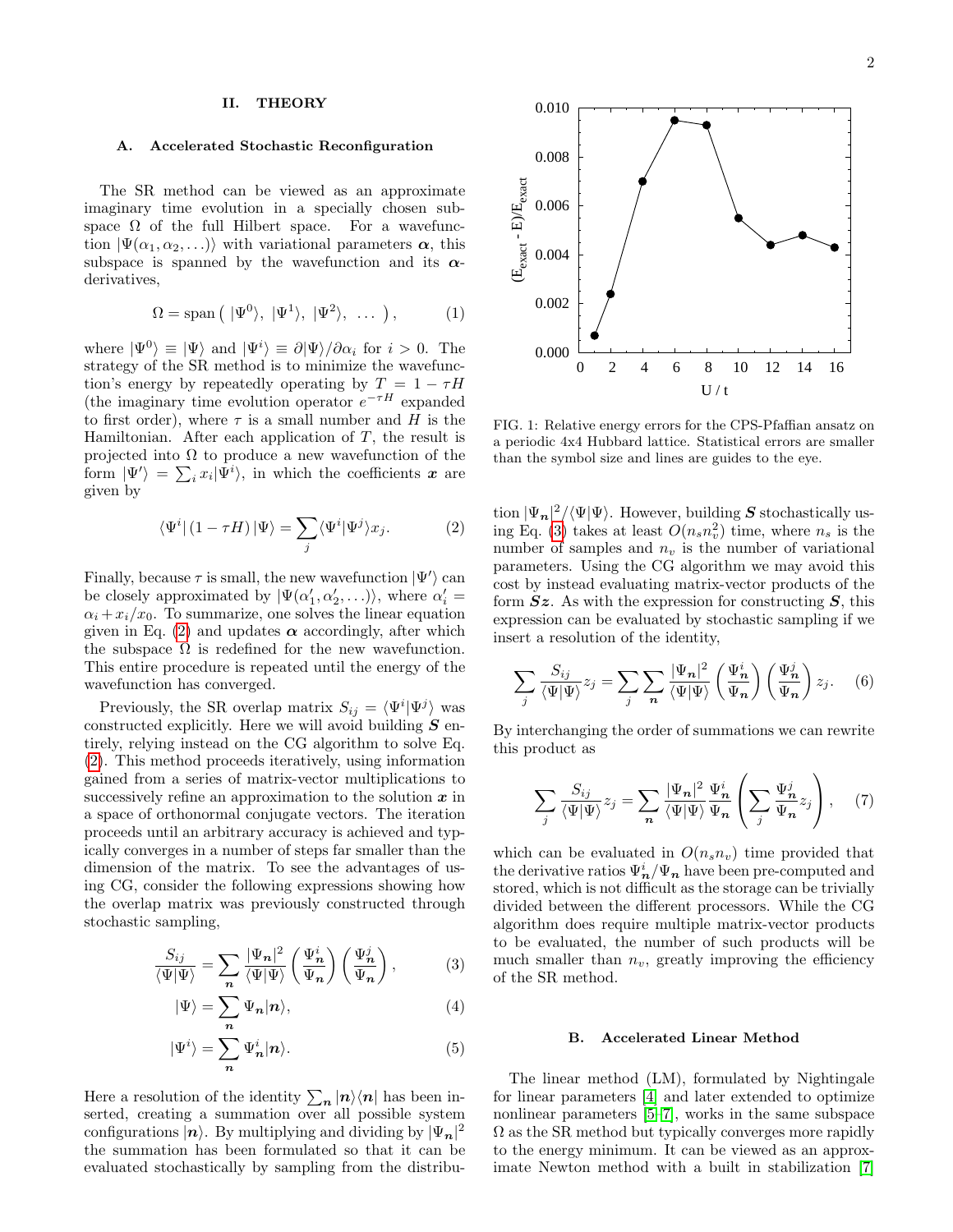and often converges even more rapidly than the Newton method. Instead of using imaginary time evolution, the LM optimizes  $|\Psi\rangle$  by finding the eigenstate of lowest energy in the  $\Omega$  subspace. This eigenstate can be found by solving the following generalized eigenvalue problem,

$$
\sum_{j} \langle \Psi^{i} | H | \Psi^{j} \rangle x_{j} = E \sum_{k} \langle \Psi^{i} | \Psi^{k} \rangle x_{k}, \tag{8}
$$

where we now take  $x$  to be the coefficients of the desired eigenvector. Once these coefficients are found, the variables  $\alpha$  can be updated to their new values in the same manner as in SR, though care must be taken to check that for large parameter changes the resulting parameters give an energy that is not higher outside of statistical errors. If they do not, the step can be scaled down by using a line search, or, rotated and scaled down by adding a diagonal shift. In practice, it is essential to modify the update in order to make it orthogonal to the original wavefunction, a procedure that can be completed using the information resulting from a single matrix-vector multiply involving the overlap matrix.

As with SR, the eigenvector  $x$  can be found without explicitly building the matrices  $H$  and  $S$  by using a Krylov subspace method, in this case the generalized Davidson algorithm [\[10\]](#page-4-8). As with CG, it is sufficient to evaluate the matrix-vector products of  $H$  and  $S$  with arbitrary trial vectors. For  $S$ , this product can be performed efficiently as explained above. For  $H$ , the difficulty of the multiplication depends on the complexity of the system's Hamiltonian, but for the relatively general case of the non-relativistic Born-Oppenheimer Hamiltonian an efficient evaluation is possible. If we assume a fixed particle number, we may use a matrix factorization such as the Cholesky decomposition [\[11\]](#page-4-9) to express this Hamiltonian as

$$
H = \sum_{\mu} \sum_{pqrs} L_{pq}^{\mu} R_{rs}^{\mu} a_p^{\dagger} a_q a_r^{\dagger} a_s, \qquad (9)
$$

where the operator  $a_p^{\dagger}$   $(a_p)$  is the fermionic creation (destruction) operator for the pth spin orbital, the index  $\mu$ has a range of  $O(n_o^2)$  ( $n_o$  is the number of orbitals), and the indices  $p, q, r, s$  each have range  $n<sub>o</sub>$ . In practice, the range of  $\mu$  can often be taken to be much smaller than  $n_o^2$  while still representing H with sufficient accuracy. By inserting an identity operator in the center of the Hamiltonian, the matrix-vector product on the left hand side of Eq. [\(8\)](#page-2-0) can be written as

$$
\frac{1}{\langle \Psi | \Psi \rangle} \sum_{j} \langle \Psi^{i} | H | \Psi^{j} \rangle x_{j} \qquad (10)
$$
\n
$$
= \sum_{j n \mu p q r s} \frac{|\Psi_{n}|^{2}}{\langle \Psi | \Psi \rangle} L_{pq}^{\mu} R_{rs}^{\mu} \frac{\langle \Psi^{i} | a_{p}^{\dagger} a_{q} | n \rangle}{\Psi_{n}} \frac{\langle n | a_{r}^{\dagger} a_{s} | \Psi^{j} \rangle}{\Psi_{n}} x_{j}
$$
\n
$$
= \sum_{n} \frac{|\Psi_{n}|^{2}}{\langle \Psi | \Psi \rangle} \sum_{pq} Q_{n q p i} \sum_{\mu} L_{pq}^{\mu} \sum_{rs} R_{rs}^{\mu} \sum_{j} Q_{n r s j} x_{j},
$$

where we have defined the intermediate tensor  $Q_{nrsj} =$  $\langle n|a_r^{\dagger}a_s|\Psi^j\rangle/\Psi_n$ . For the wavefunction presented in the

<span id="page-2-0"></span>

<span id="page-2-2"></span>FIG. 2: The function  $e_h(h)$  on an 8x8 Hubbard lattice with twist-averaged boundary conditions and  $U/t = 4$ . The presence of a minimum implies that our ansatz predicts phase separation in the 2D Hubbard model.

next section, this intermediate can be evaluated in  $O(n_o^4)$ time for a given configuration  $|n\rangle$ . If we sample the configurations  $|n\rangle$  from the distribution  $|\Psi_n|^2/\langle\Psi|\Psi\rangle$ , we see that the entire matrix-vector product can be evaluated in  $O(n_s n_o^4)$  time by performing the summations in the last line of Eq. [\(10\)](#page-2-1) from right to left. We therefore see that like SR, the LM can be performed without explicitly constructing the matrices involved.

# C. Wavefunction Ansatz

For our variational ansatz, we use a product of a correlator product state (CPS) tensor network [\[12,](#page-4-10) [13\]](#page-4-11) and a pfaffian pairing wavefunction [\[14–](#page-4-12)[16\]](#page-4-13). As discussed in Ref. [\[17\]](#page-4-14), the CPS ansatz can be expressed as a product of correlators acting on a reference wavefunction. Here we take the same approach, but with a pfaffian as the reference rather than a Slater determinant. The wavefunction is written as

$$
|\Psi\rangle = \prod_{p} \hat{C}_p \left( \sum_{i < j} f_{ij} a_i^\dagger a_j^\dagger \right)^{N/2} |0\rangle,\tag{11}
$$

<span id="page-2-1"></span>where the operators  $\hat{C}_p$  are correlators,  $\boldsymbol{f}$  is the pairing matrix, N is the number of electrons, and  $|0\rangle$  is the vacuum. The indices  $i, j$  range over all spin orbitals, so our pairing function creates both singlet and triplet pairs, unlike the more restrictive antisymmetrized geminal power [\[18,](#page-4-15) [19\]](#page-4-16). Two typical types of correlators are long range pairs and  $n \times n$  square plaquettes. In each case, both the spin  $\uparrow$  and  $\downarrow$  versions of the spatial orbitals are included in a correlator, so the number of contained spin orbitals (variational parameters) is  $4(2^4)$  for a pair correlator and  $2n^2$   $(2^{2n^2})$  for a plaquette.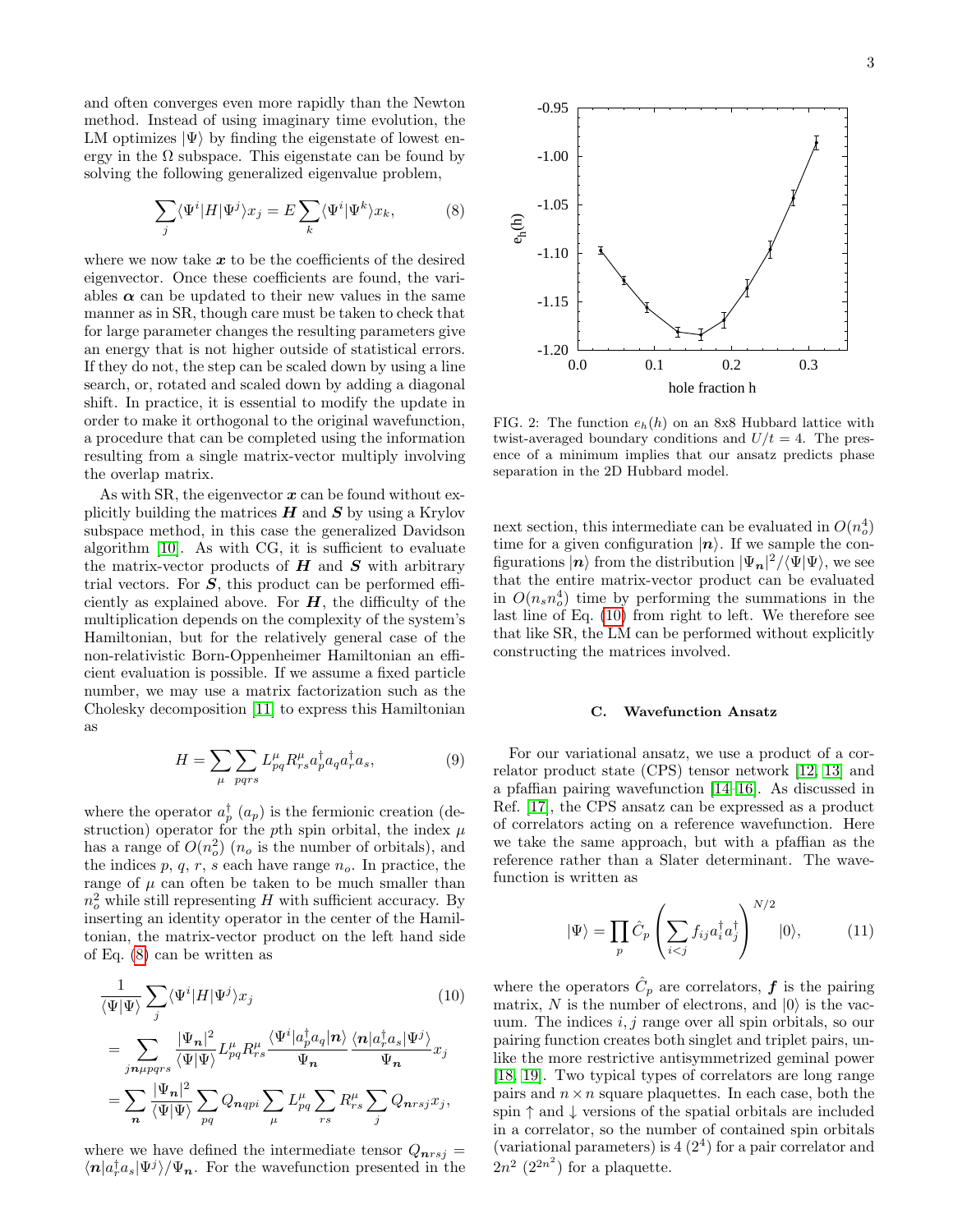## III. RESULTS

Here we demonstrate the accelerated SR method by applying it to four example systems in conjunction with our CPS-pfaffian ansatz. In each system, we restrict our sampling to configurations with the correct total number of electrons and the correct total  $S_z$ . The accelerated LM has yet to be implemented on a computer and thus will be tested in future work.

### A. 4x4 Hubbard Model

In our first example we studied a 4x4 Hubbard lattice at half filling with periodic boundary conditions, which was chosen as it is an exactly soluble system that contains many of the challenging features of the general 2D Hubbard model. Two translationally invariant 3x3 correlators were used, one anchored on each sublattice, giving a wavefunction with a total of 524,784 variational parameters. In Figure [1](#page-1-2) we show the error relative to the exact result, which for all ratios  $U/t$  is less than 1%.

#### B. 8x8 Hubbard Model

We have also applied our method to test for phase separation in the 2D Hubbard model, the exact nature of which remains an interesting and unresolved problem in solid state physics. To do so we studied an 8x8 lattice with twist-averaged boundary conditions (TABC) [\[20–](#page-4-17) 22 (we used 12 randomly chosen twists) and  $U/t = 4$ . We used translationally invariant  $2x2$  and long range pair correlators, again using separate correlators for each sublattice. To check whether the system phase separates, we computed the quantity  $e_h(h)$  employed in Ref. [\[22\]](#page-4-18), which

will display a minimum at the critical hole density  $h_c$  if phase separation occurs. As seen in Figure [2,](#page-2-2) our approach predicts that the system will phase separate with a critical hole density  $0.14 < h<sub>c</sub> < 0.15$ . This result provides a qualitative corroboration of the Constrained-Path Auxiliary Field QMC [\[22\]](#page-4-18) results of Zhang et al, who predicted phase separation with  $h_c = 0.1$  for the 8x8 lattice with TABC and  $U/t = 4$ .

#### C. 4x4 Hydrogen Lattice

As an example of a strongly correlated problem involving an ab initio Hamiltonian, we have studied a 4x4 square lattice of hydrogen atoms in the STO-3G orbital basis [\[23\]](#page-4-19) at various nearest-neighbor distances. As this system has open boundary conditions, we did not use translationally invariant correlators. Instead, we used all 2x2 and long range pair correlators, which results in a wavefunction with 4,048 variational parameters. As seen in Figure [3,](#page-3-0) the results closely match those of the exact wavefunction. Even at the H-H distance with the worst error, our approach captures 98% of the correlation energy, which we define as the energy difference between the restricted Hartree Fock and exact wavefunctions.

### D. Free Base Porphin

As our final example, we computed the singlet-triplet gap of free base porphin in the 6-31G orbital basis [\[24\]](#page-4-20). This system was chosen as an important quantum chemical problem for which exact results in the active space are available for comparison. For both the singlet and triplet wavefunctions, the 1s and  $\sigma$  bonding orbitals resulting from a restricted Hartree Fock calculation were



<span id="page-3-0"></span>FIG. 3: Total energies of a 4x4 hydrogen lattice. Statistical errors are smaller than the symbol size and lines are guides to the eye.



<span id="page-3-1"></span>FIG. 4: In addition to all long range pairs, we use the correlators shown here when treating free base porphin.